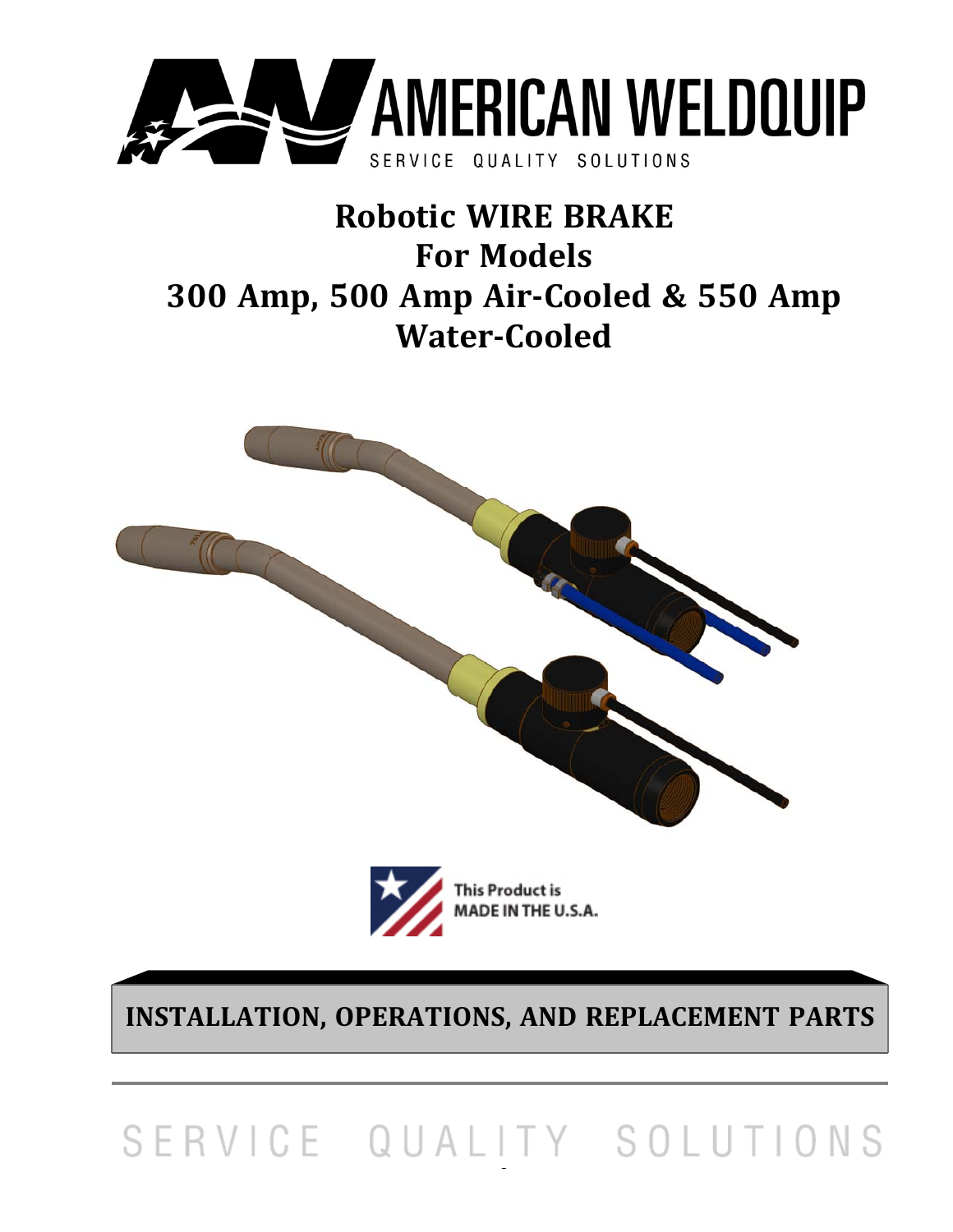# **TABLE OF CONTENTS**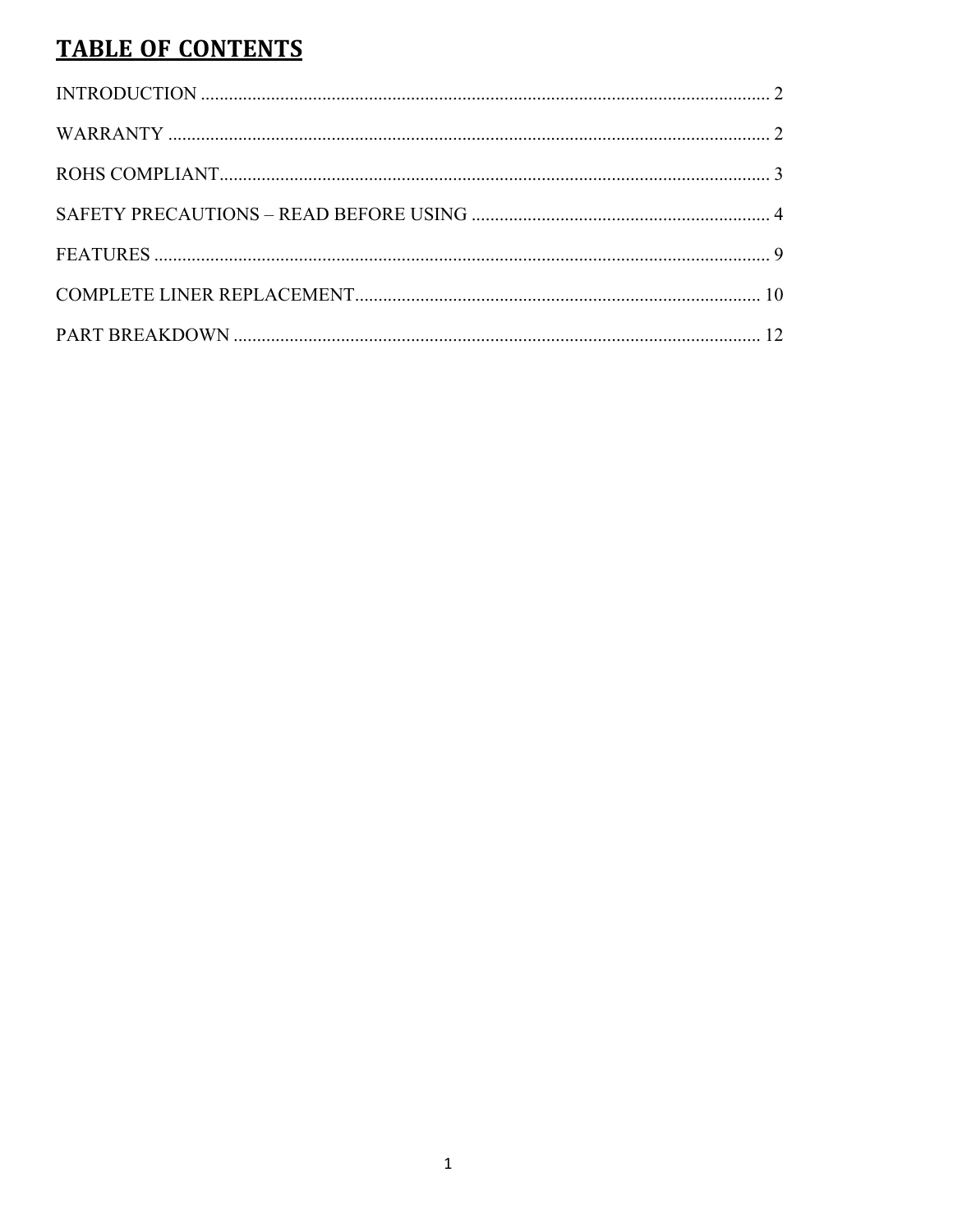#### **INTRODUCTION**

Thank you for purchasing an American Weldquip product. The American Weldquip product you have purchased has been carefully manufactured, assembled, and fully tested. This manual contains information on the installation, operation, maintenance, and replacement part breakdown. Please read, understand, and follow all safety instructions, warnings, and procedures. Keep this manual handy for referencing installation, operation, maintenance, and part ordering information. While every precaution has been taken as to the accuracy in this manual, American Weldquip assumes no responsibility for errors or omissions. American Weldquip assumes no liability for damages resulting from the use of the information contained in this manual. American Weldquip shall have no liability to the buyer for consequential damages or expenses by any defect whatsoever.

### **WARRANTY**

AMERICAN WELDQUIP MIG guns and parts are warranted to be free of defects in material and/or workmanship for the period listed below. For any product found to be defective under normal use, AMERICAN WELDQUIP at our option, will repair, replace, or issue a credit for the value of the defective product. All warranty claims must be submitted by the original purchaser. Use of non-genuine AMERICAN WELDQUIP parts and/or consumables may damage and/or severely limit the performance of the equipment which may limit or void any warranties. AMERICAN WELDQUIP will not assume responsibility for incidental damages or expenses related to any defect. This warranty does not cover damage caused by misuse or abuse, accident, alteration of product, improper installation, misapplication, lack of reasonable care and maintenance, unauthorized repairs or modifications, loss of use while at a repair facility or other conditions that are beyond the control of American Weldquip.

A Return Merchandise Authorization Number (RMA#) must be attained from the factory for any product being returned for Warranty Repair or Replacement. All returned products must be shipped freight prepaid by the sender. No-charge replacements, repaired products, or credit will be issued once the returned product has been evaluated and warranty condition has been verified. If an immediate replacement is required before proper warranty evaluation, a purchase order number is required, and the goods will be invoiced. A credit will be issued once it is determined that a warranty condition exists.

#### **STANDARD WARRANTY**

| All Semi-Automatic, Automatic, Robotic MIG Torches and Components= 120 Days       |
|-----------------------------------------------------------------------------------|
| MIG Torch Trigger Switches (Contacts only) - Excludes Smoke Extraction = LIFETIME |
|                                                                                   |
|                                                                                   |
|                                                                                   |

#### **LIMITED EXTENDED WARRANTY PROTECTION**

This limited extended warranty protection expands coverage to loyal customers who use all GENUINE American Weldquip consumables. Customers filing a claim under the extended warranty will need to prove, by providing past invoices, that they have been purchasing and using Genuine American Weldquip consumables.

All Semi-Automatic, Automatic, Robotic MIG Torches and Components……= 1 YEAR MIG Torch Trigger Switches (Contacts only) -Excludes Smoke Extraction…= LIFETIME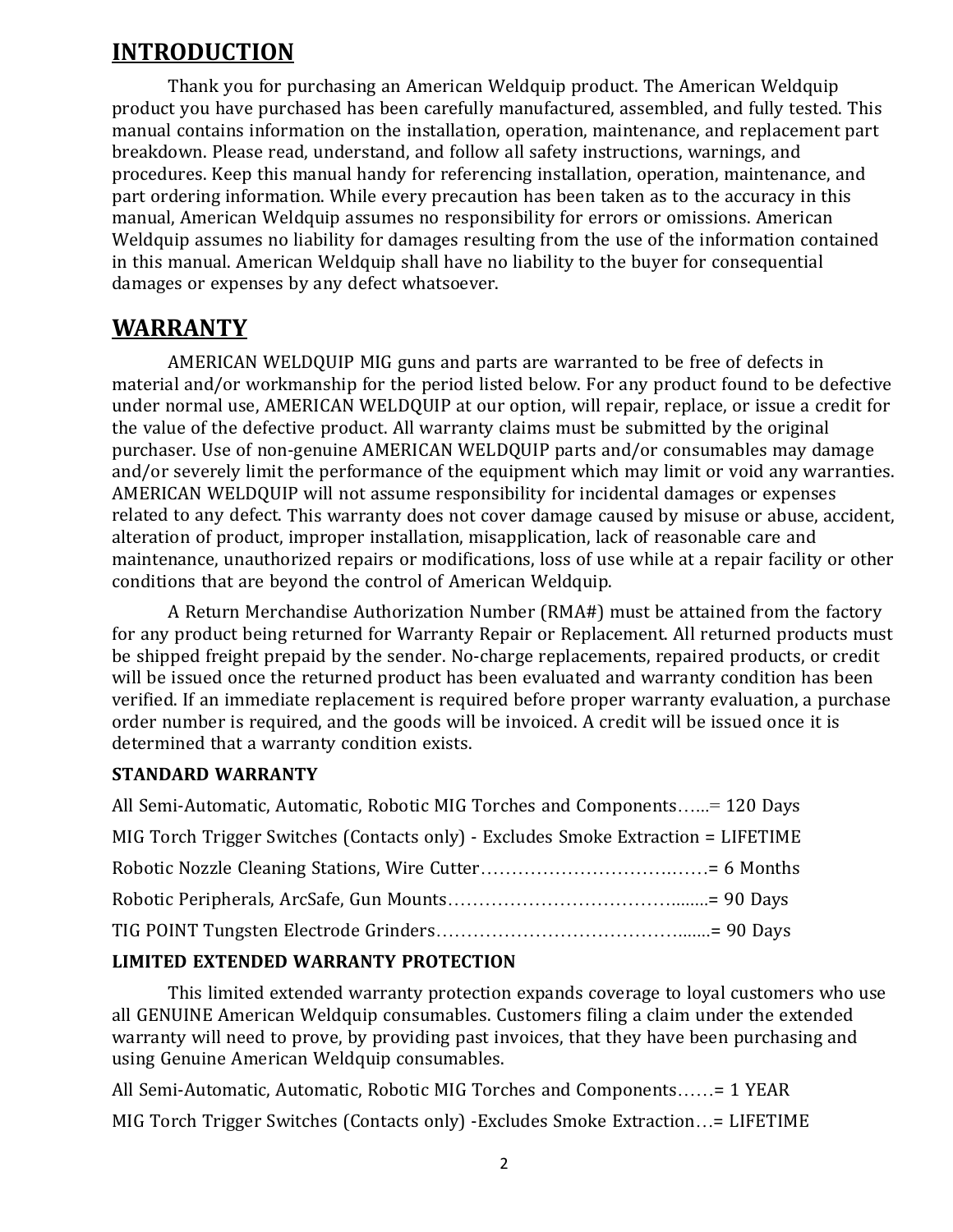| Robotic Nozzle Cleaning Stations, Wire Cutter 1 Year w/Exclusive Quip-Mist Use |  |
|--------------------------------------------------------------------------------|--|
|                                                                                |  |
|                                                                                |  |

# **ROHS COMPLIANT**

RoHS (Restriction of Hazardous Substances) is an environmental law which addresses the European Union directive 2002/95/EC known as the RoHS Directive. The RoHS directive restricts the use of hazardous substances listed below in electrical and electronic equipment. While it is not a requirement to meet the directive in the United States, currently, American Weldquip Inc. feels this is an important part of our "Go Green initiative. We have taken all reasonable steps to try to ensure the supporting evidence regarding the absence of the restricted substances to support RoHS compliance.

For reference, the maximum concentration values of the restricted substances by weight in homogenous materials are:

| Polybrominated Diphenyl Ethers (PBDEs)-0.1% |  |
|---------------------------------------------|--|
|                                             |  |

For RoHS Certification of Compliance Letter on a particular product please visit our website – www.weldquip.com or email us at technical@weldquip.com or call 330-239-0317.

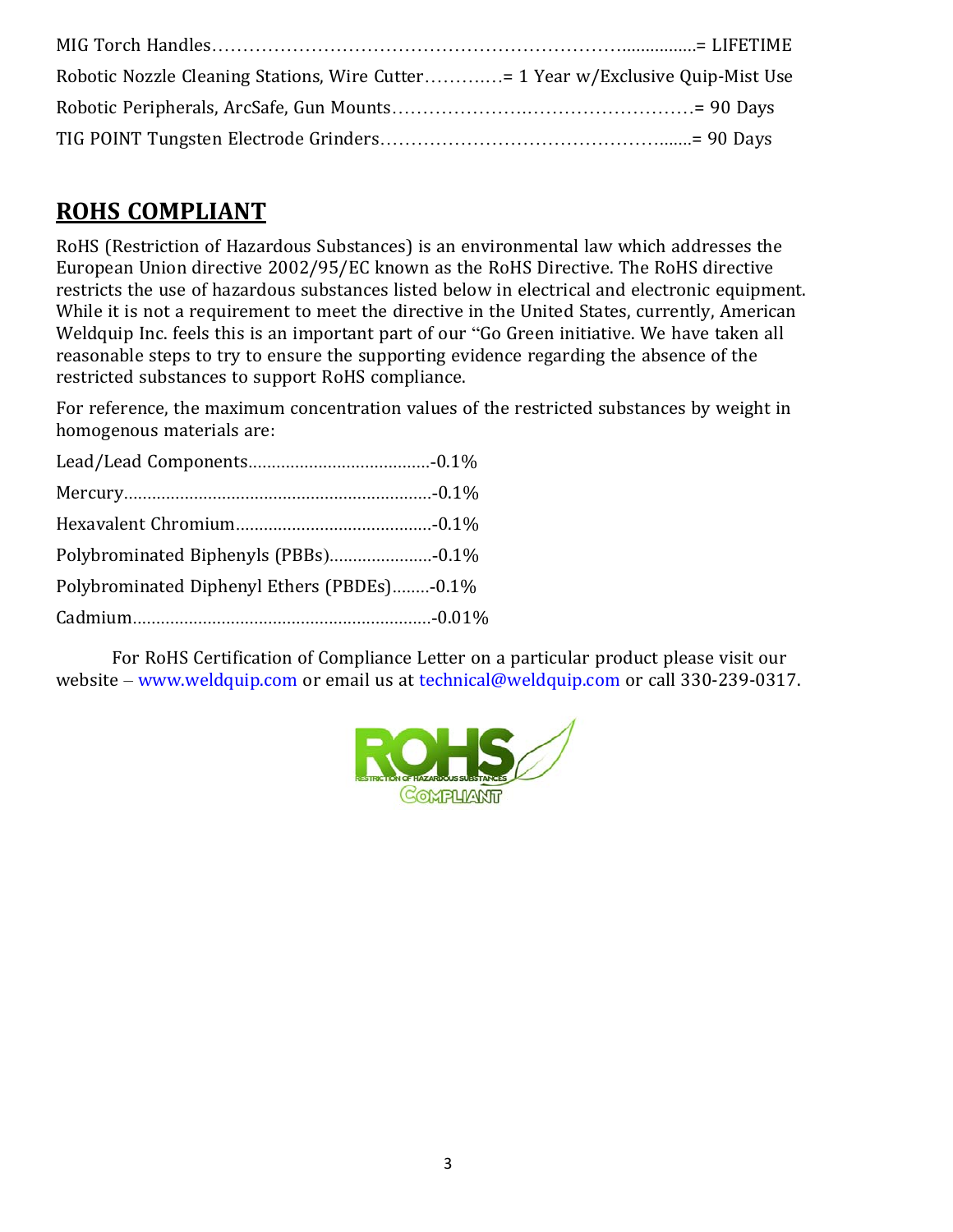# **SAFETY PRECAUTIONS – READ BEFORE USING**

Before installing, operating, or performing maintenance please read the safety precautions below. Failure to observe safety precautions can result in injury or death.

Read and follow the Owner's Manual carefully before installing, operating, or servicing equipment. Read and understand all safety information.

#### **CALIFORNIA PROPOSITION 65 WARNINGS**

This product, when used for welding and cutting, can produce fumes or gases which contain chemicals known to cause birth defects and cancer. (California Health & Safety Code Section 25249.5 et seq.) **WASH HANDS AFTER HANDLING.**

#### **EMF – ELECTRICAL AND MAGNETIC FIELDS MAY BE DANGEROUS**

Electrical current flowing through any conductor causes localized Electric and Magnetic Fields (EMF). Welding current creates an EMF field around welding cables and welding machines.

**WARNING ‐ EMF fields may interfere with some pacemakers and other medical implants. Implanted medical device wearers should consult their doctor before operating or going near any arc welding applications. In addition, exposure to EMF fields in welding may have other unknown health effects.**

- Welders should use the below procedures to minimize the exposure to EMF fields from the welding circuit.
- Route the cables close together. Secure by twisting, taping, or using a cable cover to keep together.
- Never coil, wrap, or drape welding cables around your body.
- Do not place your body between welding cables. Arrange so that cables are on one side and away from the operator.
- Connect the work clamp (ground) to the workpiece as close as possible to the area to be welded.
- Do not sit, lean, and stand next to the welding power source.
- Do not breathe the fumes and gases as they can cause asphyxiation.

# **FUMES AND GASES CAN BE DANGEROUS**



#### **WARNING ‐ WELDING AND CUTTING PRODUCE FUMES AND GASES THAT ARE HAZARDOUS TO YOUR HEALTH**

Fumes and gases generated from welding can cause severe injury to respiratory system and even death. In poorly vented areas it is required to properly ventilate the area and/or use local forced ventilation or other fume control equipment at the arc to remove welding and cutting fumes and gases.

The recommended way to determine adequate ventilation is to sample for the composition and quantity of fumes and gases to which personnel are exposed. The worker exposer level should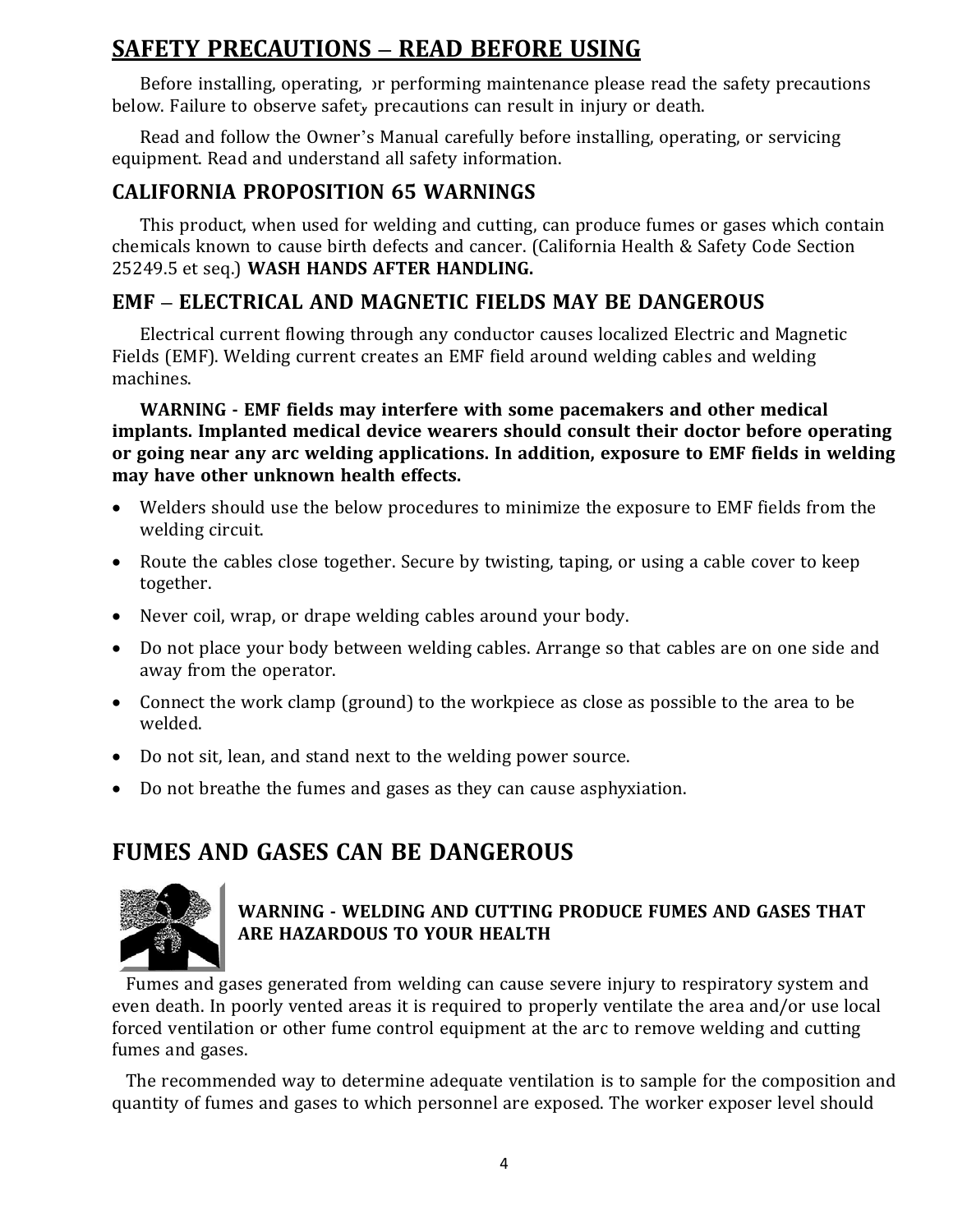be checked initially and periodically thereafter to maintain applicable OSHA PEL and ACGIH TVL limits.

- In a poorly ventilated area, it is necessary to wear an approved air-supplied respirator.
- Always read and understand the Safety Data Sheets (SDSs) and the manufacturer's instructions for adhesives, coatings, cleaners, consumables, coolants, degreasers, fluxes, and metals.
- Always have a trained watchperson nearby. Welding and cutting fumes and gases can displace air and lower the oxygen level causing injury or death. Be sure the breathing air is safe.
- Do not weld or cut in locations near degreasing, cleaning, or spraying operations. The heat and rays of the arc can react with vapors to form highly toxic and irritating gases.
- Do not weld or cut on coated metals, such as galvanized, lead, or cadmium plated steel, unless the coating is removed from the weld area, the area is well ventilated, and while wearing an air-supplied respirator. The coatings and any metals containing these elements can give off toxic fumes if welded.

# **ELECTRIC SHOCK CAN KILL**



#### **WARNING ‐ ELECTRICAL SHOCK CAN KILL. DO NOT TOUCH LIVE ELECTRICAL PARTS AND/OR USE IN DAMP LOCATIONS.**

The electrode and work (ground) circuit are electrically "HOT" whenever the welding equipment is on. Do not touch these electrically live parts with your bare skin or wet/damp clothing. Wear dry, hole-free gloves. Incorrectly installed or

improperly grounded equipment is a hazard.

Insulate yourself from work and ground using dry insulating mats or covers big enough to prevent any physical contact with the work or ground.

Additional safety precautions are required when any of the following electrically hazardous conditions are present: in damp locations or while wearing wet clothing; on metal structures such as floors, gratings, or scaffolds; when in cramped positions such as sitting, kneeling, or lying; or when there is a high risk of unavoidable or accidental contact with the workpiece or ground. For these conditions, use the following equipment in order presented: 1) a semiautomatic DC constant voltage, 2) a DC manual (stick) welder or 3) an AC welder with reduced open-circuit voltage. In most situations, use of a DC constant voltage wire welder is recommended and do not work alone!

- Disconnect input power or stop engine before installing or servicing this equipment. Lockout/tag out input power according to OSHA 29 CFR 1910.147 (see Safety Standards).
- Properly install ground and operate this equipment according to its Owner's Manual and national, state/provincial, and local codes.
- Always verify the supply ground. Make sure that input power cord ground wire is properly connected to ground terminal in disconnect box or that cord plug is connected to a properly grounded receptacle outlet.
- Keep cords dry, free of oil and grease and protected from hot metal and sparks.
- Frequently inspect input power cord for damage or bare wiring. Replace cord immediately if damaged. Bare wiring can kill.
- Turn off all equipment when not in use.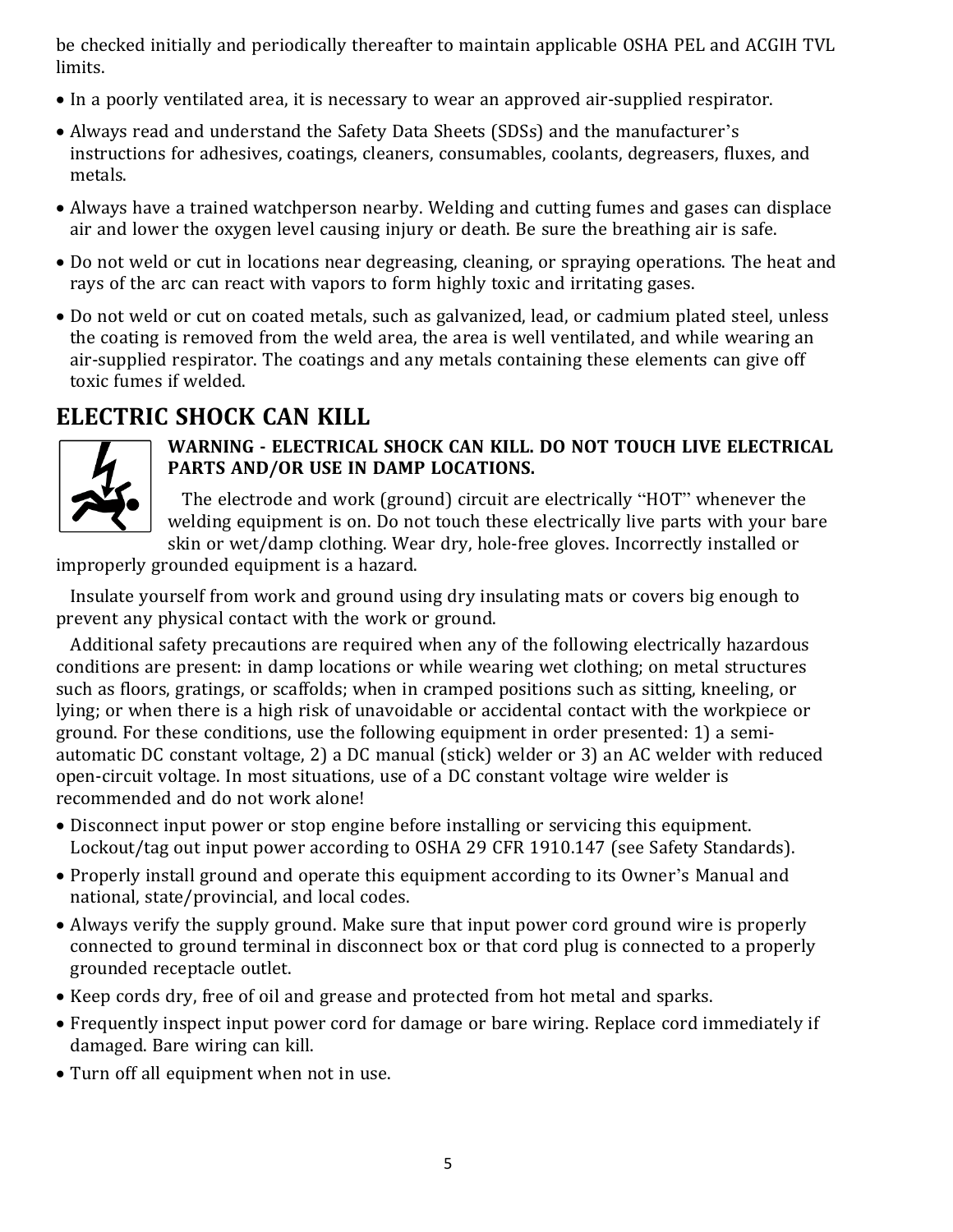- Do not use worn, damaged, undersized, or poorly spliced cables. It is illegal to use electrical tape to repair torch power cable or ground cable that has damaged outer insulation. The cable must be replaced.
- Do not drape cables over your body.
- Do not touch electrode if you are in contact with the work, ground, or another electrode from a different machine.
- Do not touch electrode holders connected to two welding machines at the same time since double open circuit voltage will be present.
- Use only well-maintained equipment. Repair or replace damaged parts at once. Maintain unit according to manual.
- Wear a safety harness if working above floor level.
- Keep all panels and covers securely in place.
- Clamp work cable with good metal-to-metal contact to workpiece or worktable as near the weld as practical.
- Do not connect more than one electrode or work cable to any single weld output terminal. Disconnect cable for process when not in use.

# **ARC RAYS HAZARDS**



#### **WARNING – A WELDING ARC EMITS ULTRAVIOLET (UV) AND OTHER RADIATION AND CAN CAUSE SERIOUS INJURY TO UNPROTECTED SKIN AND EYES.**

Use a shield with the proper filter and cover plates to protect your eyes from sparks and the rays of the arc when welding or observing open arc welding. Headshield and filter lens should conform to ANSI Z87. I standards.

Use suitable clothing made from durable flame-resistant material to protect your skin and that of your helpers from the arc rays.

Protect other nearby personnel with suitable, non-flammable screening and/or warn them not to watch the arc nor expose themselves to the arc rays or to hot spatter or metal.

# **WELDING AND CUTTING CAN CAUSE FIRE OR EXPLOSION**



**WARNING – Welding and cutting produces sparks that fly off from the arc and can cause fires and/or explosions.**

- Welding or cutting on closed containers, such as tanks, drums or pipes can cause them to blow up. Sparks can fly off from the welding or cutting arc. The flying sparks, hot work piece and hot equipment can cause fires and burns.
- Accidental contact of electrode to metal objects can cause sparks, explosion, overheating or fire. Check and be sure the area is safe before doing any welding or cutting.
- Do not weld or cut where flying sparks can strike flammable material.
- Remove all flammables and fire hazards from the welding area. If this is not possible, tightly cover them with approved covers to prevent the welding sparks from starting a fire.
- When not welding, make certain no part of the electrode circuit is touching the work or ground. Accidental contact can cause overheating and create a fire hazard.
- Be alert that welding sparks and hot materials from welding and cutting can easily go through small cracks and openings and cause a fire in the adjacent areas.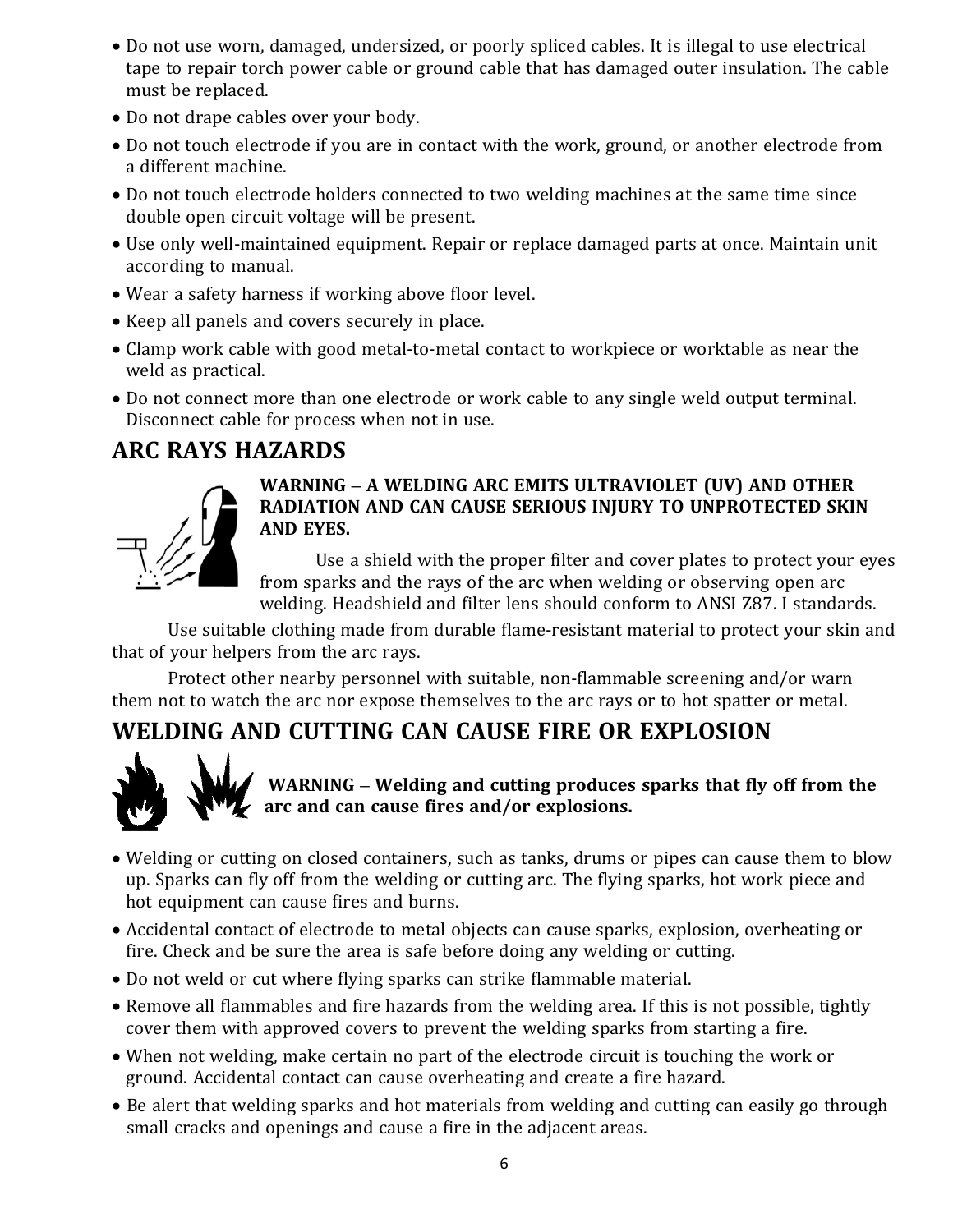#### **Follow requirements in OSHA 1910.252 (a) (2) (iv) and NFPA 51B for hot work and have a fire watcher and extinguisher nearby.**

- Do not heat, cut, or weld tanks, drums or containers that have held combustibles until the proper steps have been taken to ensure that such procedures will not cause flammable or toxic vapors from substances inside. They can cause an explosion even though they have been "cleaned." For information, purchase "Recommended Safe Practices for the Preparation for Welding and Cutting of Containers and Piping That Have Held Hazardous Substances," AWS F4.1 from the American Welding Society.
- Do not weld or cut where the atmosphere may contain flammable dust, gas, or liquid vapors (such as gasoline).
- Sparks and spatter are thrown from the welding arc. Wear oil free protective garments such as leather gloves, heavy shirt, cuff-less trousers, high shoes, and a cap over your hair. Wear ear plugs when welding out of position or in confined places. Always wear safety glasses with side shields when in a welding area.
- Connect work cable to the work as close to the welding or cutting area as practical to prevent welding or cutting current from traveling long, possibly unknown paths and causing electric shock, sparks, and fire hazards.
- Do not use welder to thaw frozen pipes.
- Remove any combustibles, such as a butane lighter or matches, from your person before doing any welding or cutting.
- Inspect area to ensure it is free of sparks, glowing embers, and flames after work is complete.

# **CYLINDERS CAN EXPLODE IF DAMAGED**



**WARNING – Compressed gas cylinders contain gas under high pressure and/or flammable gas. If damaged, the cylinder can explode.**

- Use only compressed gas cylinders containing the correct shielding gas for the process used and properly operating regulators designed for the gas and pressure used. All hoses, fittings, etc. should be suitable for the application and maintained in good condition.
- Always keep cylinders in an upright position securely chained to an undercarriage or fixed support.
- Cylinders should be located away from areas where they may be struck or subjected to physical damage and a safe distance from arc welding or cutting operations and any other source of heat, sparks, or flame.
- Never allow the electrode, electrode holder or any other electrically "hot" parts to touch a cylinder.
- Keep your head and face away from the cylinder valve outlet when opening the cylinder valve.
- Valve protection caps should always be in place and hand tight except when the cylinder is in use or connected for use.
- Read and follow the instructions on compressed gas cylinders, associated equipment, and CGA publication P-l, "Precautions for Safe Handling of Compressed Gases in Cylinders," available from the Compressed Gas Association, 14501 George Carter Way Chantilly, VA 20151.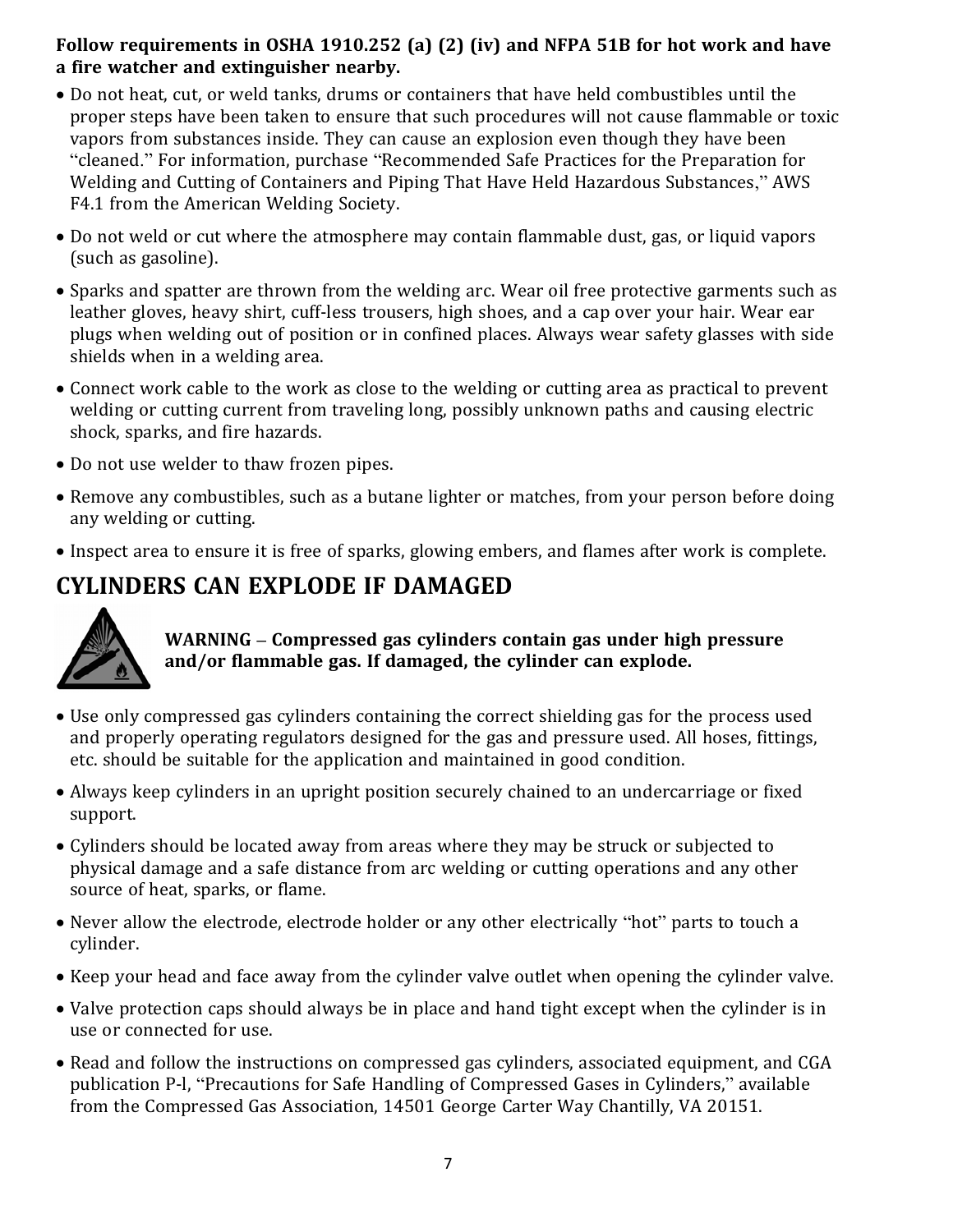#### **PRINCIPAL SAFETY STANDARDS**

*Safety in Welding, Cutting and Allied Processes, ANSI Standard Z49.1 – available for download from the American Welding Society website at* www.aws.org*.*

*CSA Standard W117.2 – available from Canadian Standards Association, Standards Sales, 5060 Spectrum Way, Suite 100, Ontario, Canada L4W 5NS or website –* www.csa-international.or*g.*

*Nation Electric Code, NFPA Standard 70 – available from National Fire Protection Association, Quincy, MA 02269, or website –* www.nfpa.org*.*

*Safe Practices for Occupational and Educational Eye and Face Protection, ANSI Standard Z87.1 – available from the American National Standards Institute, 25 West 43rd Street, New York, NY 10036. Website –* www.ansi.org*.*

*OSHA, Occupational Safety and Health Standard for General Industry, Title 29, Code of Federal Regulations, Part 1910, Subpart Q and Part 1926, Subpart J available from U.S. Government Printing Office, Superintendent of Documents, P.O. Box 371954, Pittsburg, PA 15250. Website –* www.osha.gov*.*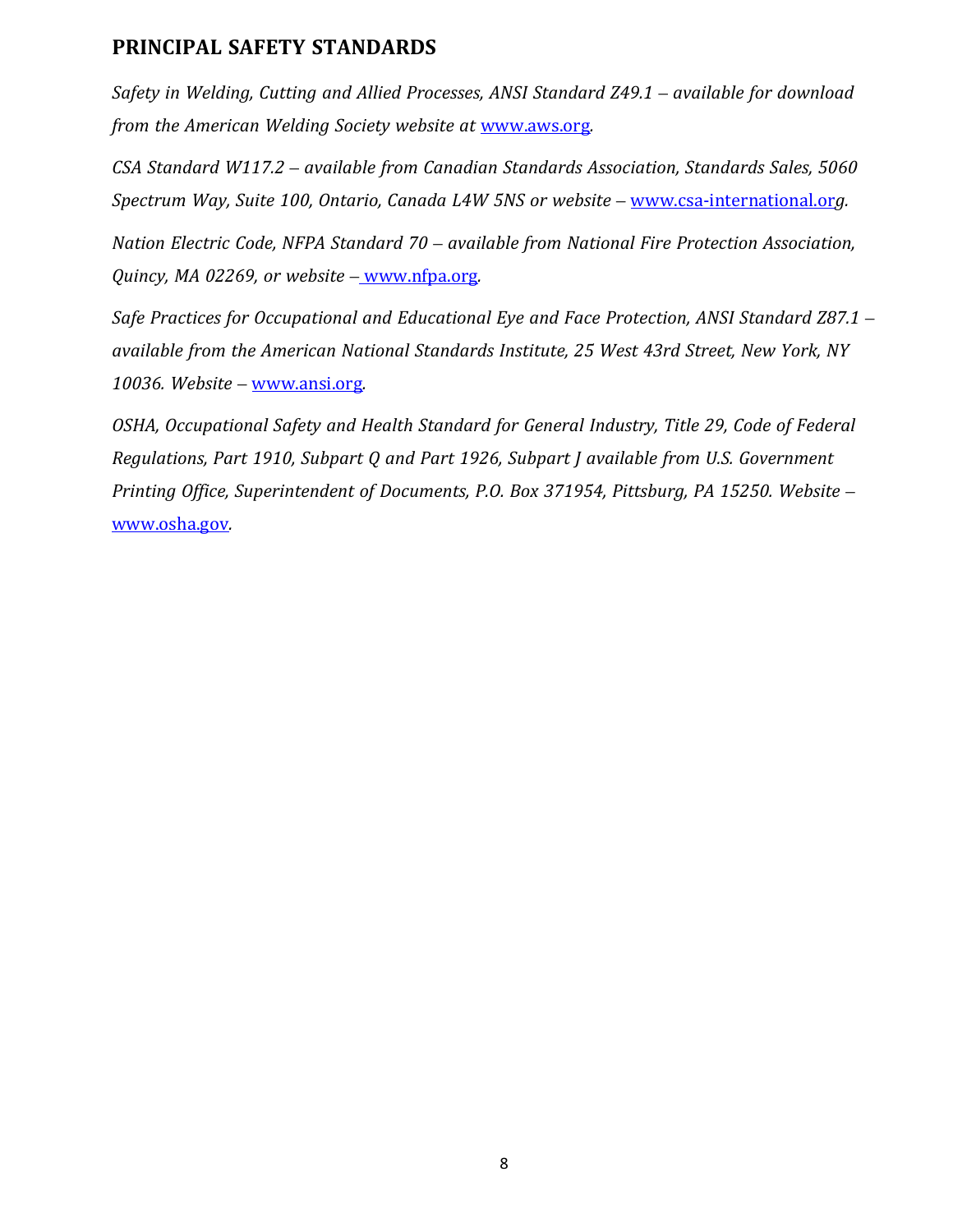# **FEATURES**

American Weldquip wire brake has been designed with advanced features and benefits to include.

**Integrated Design** – Designed as part of the gooseneck.

**Holding Power** – Designed to lock and hold weld wire stationary when wire sensing for joint detection.

**Air Activated** – Activated and deactivated through pneumatic hose. **Recommended air pressure of 60 ‐ 80psi**.

**Various Wire Sizes** – Same system used for wire sizes up to 0.93" (2.4mm). No need to change components when changing wire sizes.

**Adaptation** – Same system used on both Air and Water Cooled Robotic torch systems.

**Location** – Manufactured in Sharon Center, Ohio allowing for quick turnaround.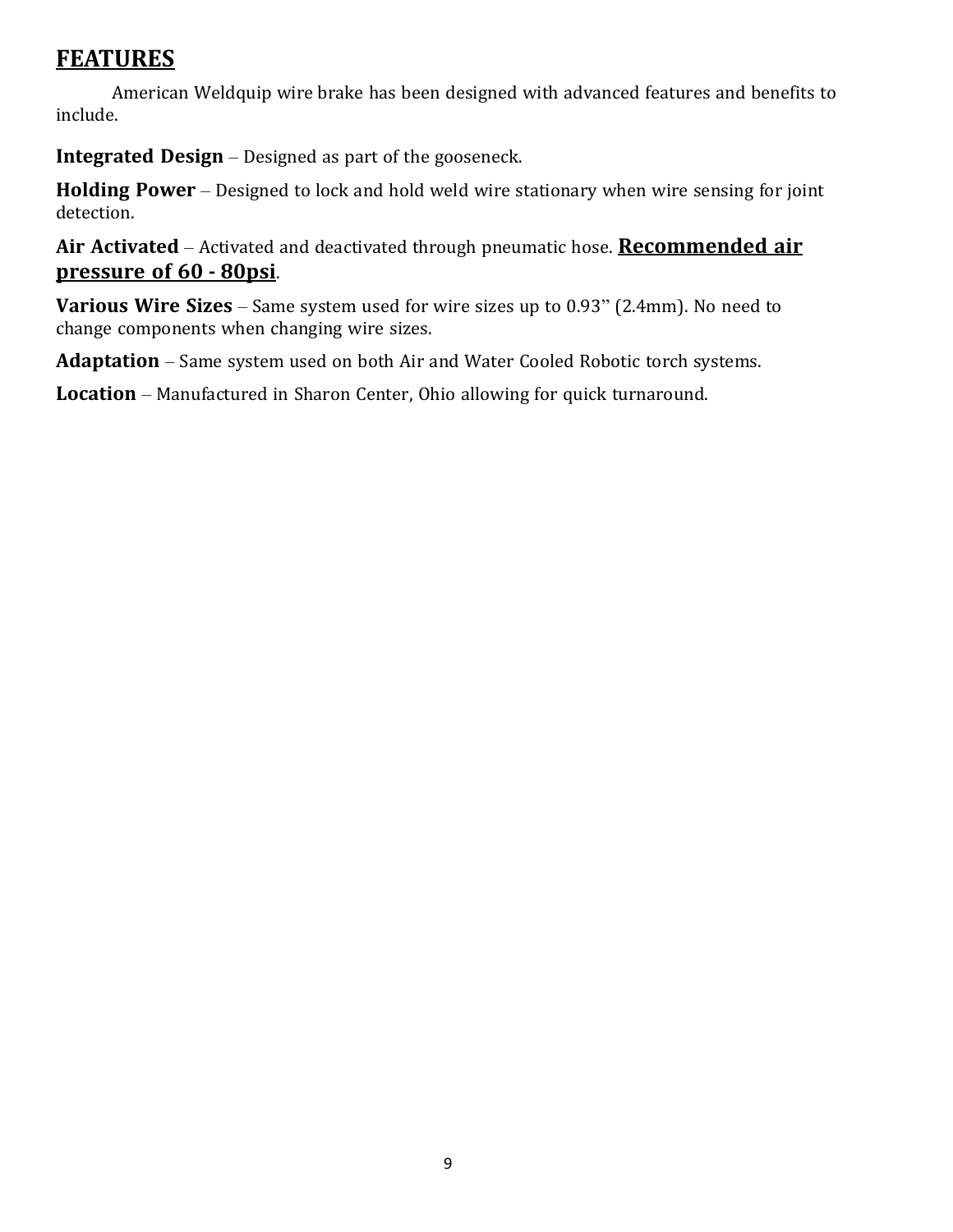# **COMPLETE LINER REPLACEMENT**

#### **Warnings – To avoid accidental injury ensure power supply and wire feed unit is turned off.**

The Wire Brake Robotic Torch utilizes a two-piece liner system. After completing Step #1 the additional trimmed liner piece will be used for the gooseneck jump liner.

#### LINER REMOVAL

- **1)** Trim the end of the weld wire at contact tip.
- **2)** Retract or completely remove weld wire so torch can be removed from the wire feeder.
- **3)** Remove the nozzle, contact tip and diffuser.
- **4)** Remove the gooseneck jump liner by pulling out of the front of the torch.
- **5)** Remove the torch cable from the wire feed unit.
- **6)** Loosen the set screw at the torch feeder connection using a 5/64" Allen wrench or remove the feeder pin liner cap.
- **7)** Making sure the torch cable is straight, grasp the liner at the rear of the torch with a pair of pliers and remove.

#### INSTALLATION

- **8)** Carefully feed the new liner into the torch using short strokes to avoid kinking.
- **9)** Continue feeding the liner until you feel it stop at the rear of the wire brake.
- **10)** Measure the length of liner that is sticking out of the rear of the torch feeder pin.
- **11)** Remove the liner from the torch and cut the front end of liner the measured length.
- **12)** Reinstall the liner into the torch and secure with setscrew or the retainer cap.
- **13)** Reinstall the torch to the wire feed unit.
- **14)** Using the previous trimmed liner piece or a new gooseneck liner install into the front of the gooseneck making sure it is seated into the front of the wire brake.
- **15)** Trim the liner to  $\frac{3}{4}$ " stick out from the end of the gooseneck. (FIG 1)
- **16)** Replace the diffuser, contact tip and nozzle.
- **17)** Feed welding wire into the torch and tighten drive rolls.

#### **WARNING: WHEN FEEDING WELD WIRE THROUGH THE TORCH KEEP THE FRONT END OF THE TORCH POINTED AWAY FROM ANY PERSON OR OBJECT. DO NOT POINT AT FACE, HANDS ETC. FAILURE TO DO SO WILL RESULT IN BODILY INJURY AND POSSIBLY DEATH.**



#### **Gooseneck Jump Liner Replacement**

- **1)** Trim the end of the weld wire at contact tip.
- **2)** Remove the nozzle, contact tip and diffuser.
- **3)** DO NOT retract the weld wire as it is used to guide the gooseneck jump liner into position.
- **4)** Remove the jump liner from the front of the torch using a pair of pliers.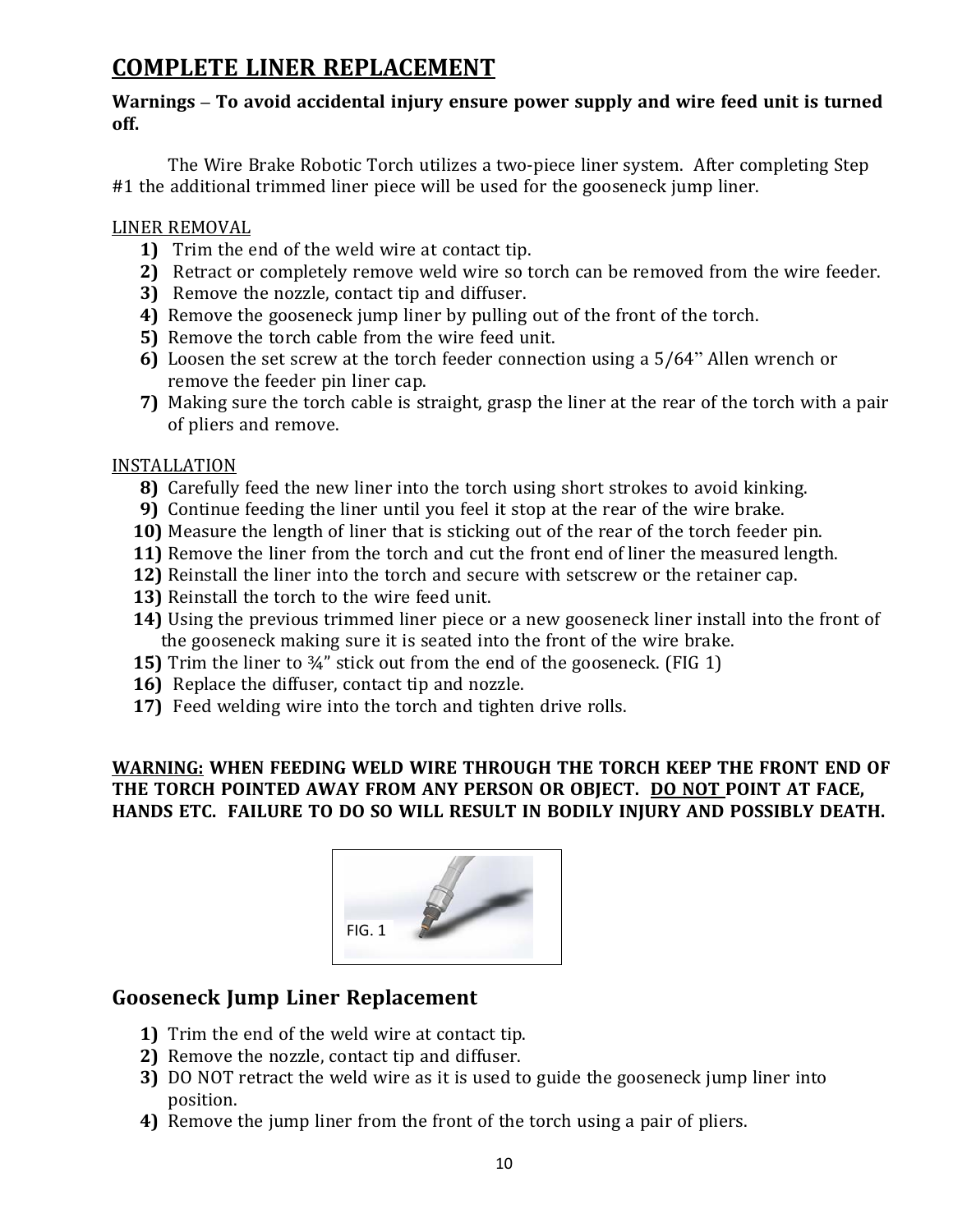- **5)** Insert the weld wire into the new gooseneck jump liner and then push the liner into the front of the gooseneck making sure it is seated into the liner collet.
- **6)** Trim the liner to ¾" stick out from the end of the gooseneck. (FIG 1)
- **7)** Replace the diffuser, contact tip and nozzle.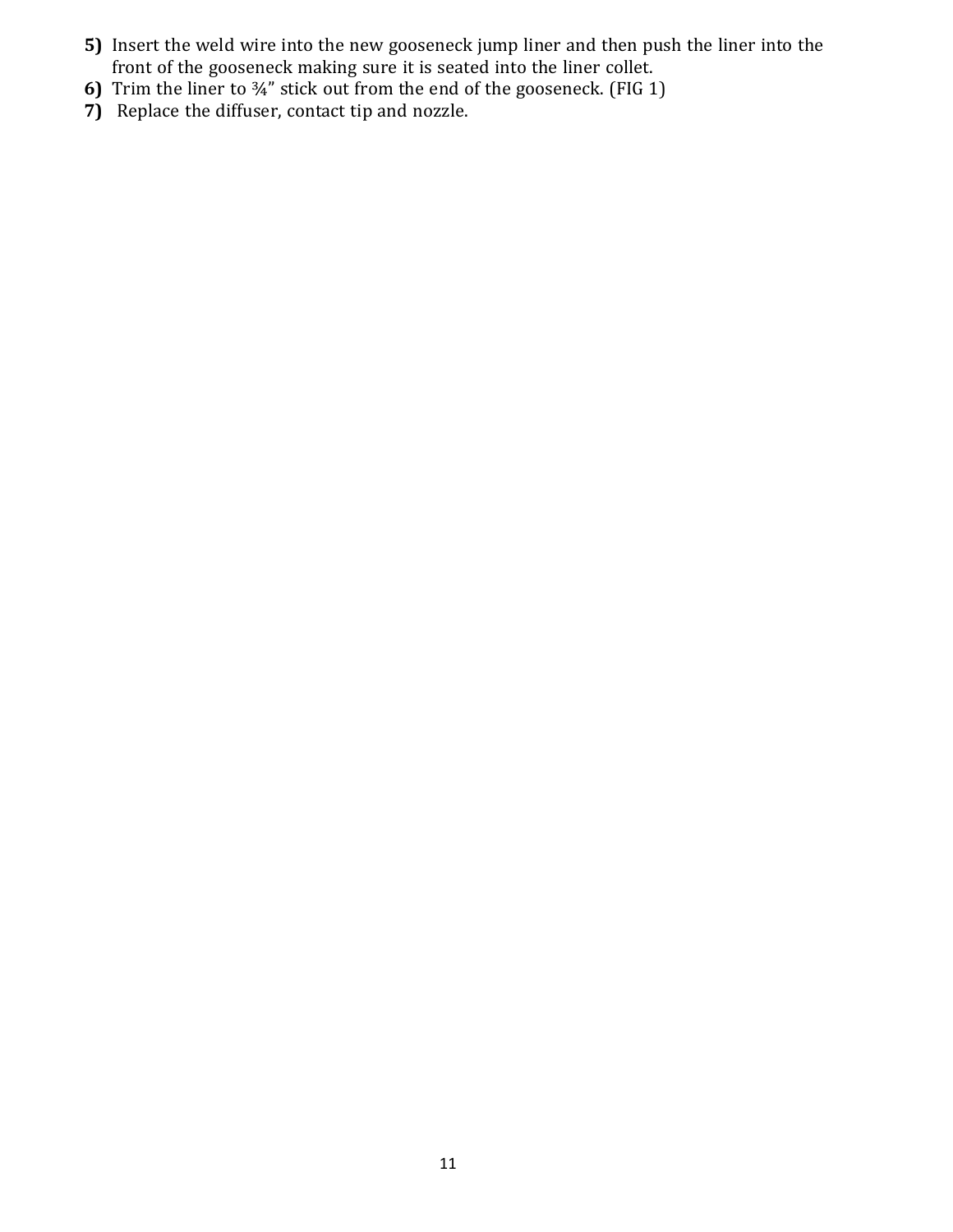# **PART BREAKDOWN**



| N <sub>O</sub> | <b>DESCRIPTION</b>                       | <b>WATER COOLED</b> | AIR COOLED  |
|----------------|------------------------------------------|---------------------|-------------|
|                | Wire Brake Block (Included w/ Gooseneck) | Contact AWQ         | Contact AWQ |
| $\overline{2}$ | <b>Wire Brake Piston</b>                 | WB-1000             | WB-1000     |
| 3              | <b>Front Adaptor</b>                     | WB-0107             | WB-0109     |
| $\overline{4}$ | Air Hose                                 | 38577087            | 38577087    |
|                | 0-Ring                                   | 37677117            | 37677117    |
| 6              | <b>Front Adaptor Screw</b>               | 75077011            | 75077011    |
| 7              | Wire Brake Set Screw                     | AST-139             | AST-139     |